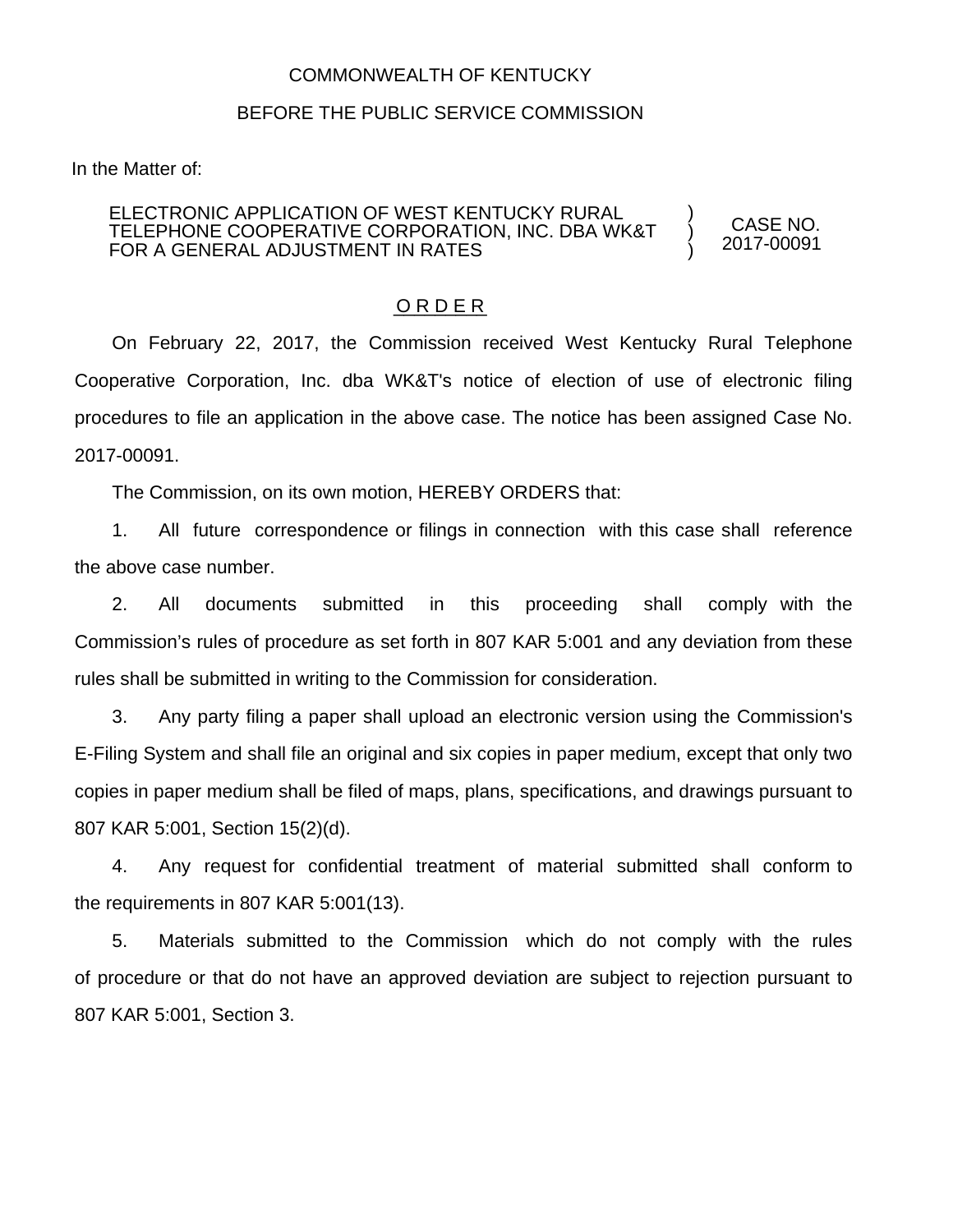By the Commission



ATTEST:

alina R. Mathews

Executive Director

Case No. 2017-00091